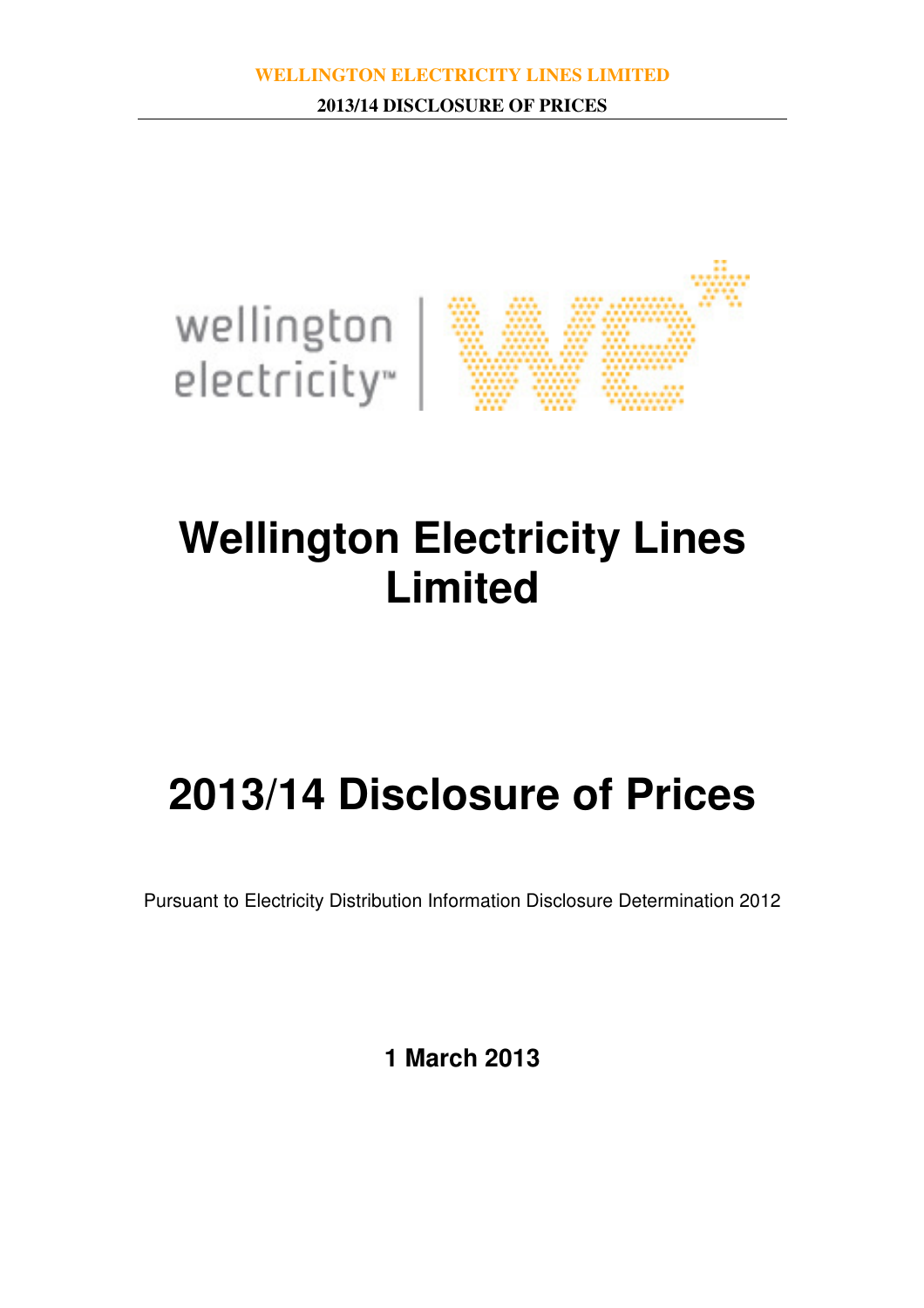# **1 Disclosure Requirements**

This document has been prepared to comply with the following requirements in the Electricity Distribution Information Disclosure Determination 2012:

#### *Disclosure of prices*

- *2.4.18 Every EDB must at all times publicly disclose-* 
	- *(1) Each current price expressed in a manner that enables consumers to determine-* 
		- *(a) the consumer group or consumer groups applicable to them;*
		- *(b) the total price for electricity lines services applicable to them;*
		- *(c) the prices represented by each price component applicable to them;*
		- *(d) the amount of each current price that is attributable to transmission charges;*
	- *(2) The number (or estimated number) of consumers which must pay each price;*
	- *(3) The date at which each price was or will be first introduced;*
	- *(4) The price that was payable immediately before each current price (if any) expressed in the manner referred to in subclause (1) above.*
- *2.4.19 Every EDB must, at least 20 working days before changing or withdrawing a price or introducing a new price that is payable by 5 or more consumers-* 
	- *(1) Publicly disclose-* 
		- *(a) the information specified in clause 2.4.18 above in respect of that price;*
		- *(b) an explanation of the reasons for the new price or the changed or withdrawn price;*
	- *(2) In addition, either-* 
		- *(a) give written notice to each consumer by whom that price is, or in the case of a withdrawn price would have been, payable, including the information specified in clause 2.4.18 above in respect of that price; or*
		- *(b) notify consumers in the news section of either-* 
			- *(i) 2 separate editions of each newspaper; or*
			- *(ii) news media accessible using the internet that is widely read by consumers connected to EDB's network;*
		- *(c) notification under subclause (2)(b) above must provide details of the price, including-* 
			- *(i) the changed price alongside the immediately preceding price applicable; and*
			- *(ii) contact details where further details of the new or changed price can be found including the URL of the EDB's publicly accessible website.*
- *2.4.20 Every EDB must, in respect of-* 
	- *(1) All new prices payable; or*
	- *(2) In the case of withdrawn prices, the prices which would have been payable;*

 *by 4 or fewer consumers, at least 20 working days before introducing a new price, give written notice to each consumer by whom that price is payable, the information specified in clause 2.4.18 above in respect of that price.*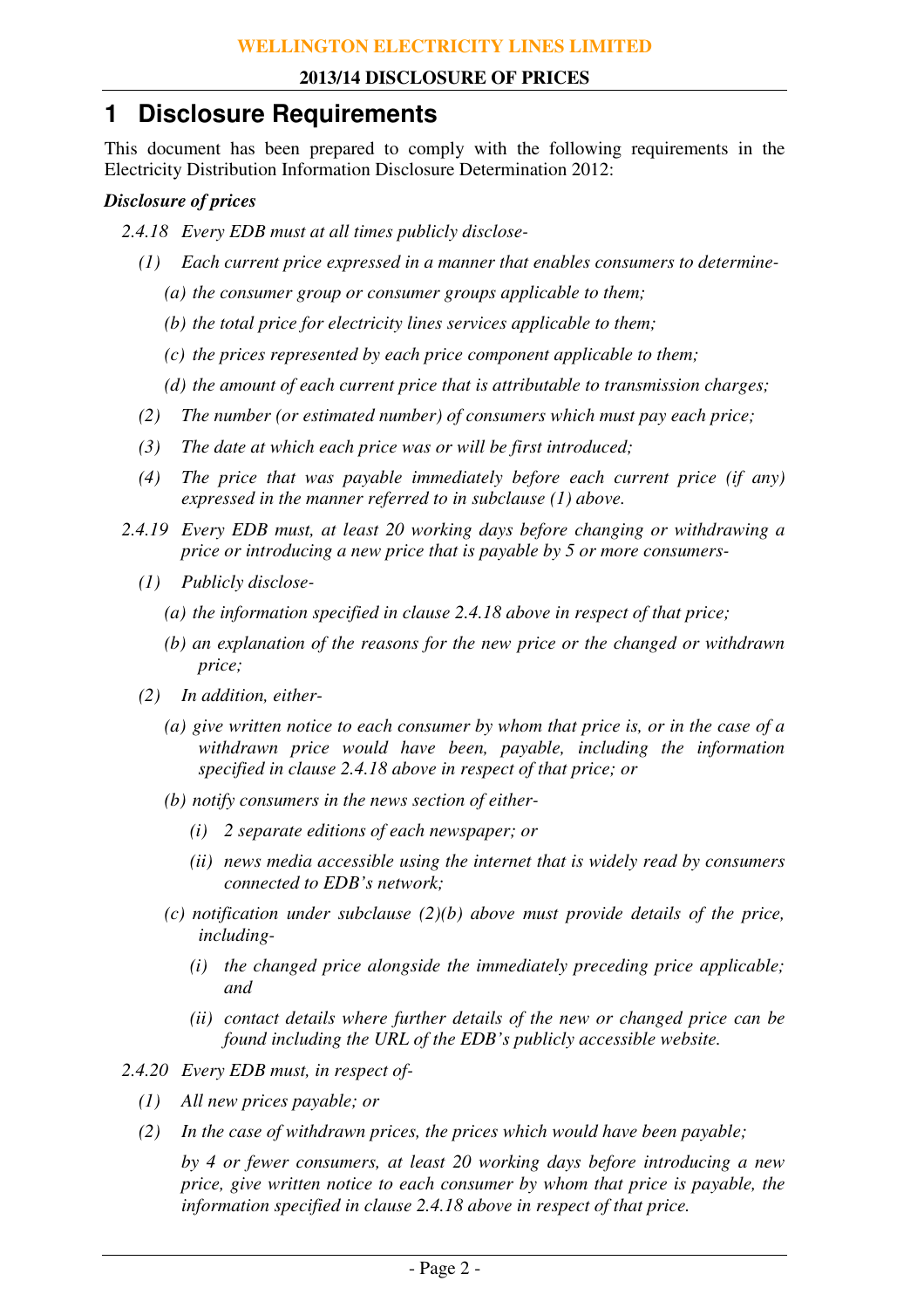# **2 2013/14 Prices**

In accordance with clause 2.4.18 Wellington Electricity Lines Limited's (WELL) Electricity Line Charges Schedule on pages 5 to 7 of this document set out current prices that apply from 1 April 2013.

It should be noted that WELL's Electricity Network Line Charges exclude the following:

- The provision of metering equipment or load management equipment which is located at consumers premises;
- The cost of consumer fittings; and
- Goods and Services Tax (GST).

WELL groups consumers by connection and consumer type and WELL's Electricity Line Charges Schedule is structured by consumer group as follows:

- Unmetered;
- Residential;
- Low Voltage;
- Transmission;
- Industrial; and
- Non Standard Individual Contracts.

The following describes each consumer group:

#### Unmetered

The Unmetered consumer group includes consumers or installations which do not have any metering because the cost of metering is prohibitive relative to their consumption (e.g. streetlights, telephone boxes).

#### Residential

The Residential consumer group adheres to the definition of "Domestic consumer" in the Electricity (Low Fixed Charge Tariff Option for Domestic Consumers) Regulations 2004, where the primary use of the point of connection by a consumer is a private dwelling not normally used for any business activity. This consumer group almost exclusively uses the Low Voltage Network.

#### Low Voltage connection

The Low Voltage consumer group have a connection of up to 1500kVA capacity, on a non-private dwelling used for business activity, and receive supply from WELL's Low Voltage Network.

#### Transformer connection

The Transformer Commercial consumer group has connection up to and including 1500kVA capacity, on a non-private dwelling used for business activity, and receives a supply from a transformer owned by WELL but dedicated to supply a single end consumer.

#### Industrial

The Industrial consumer group has a High Voltage connection greater than 1500kVA capacity, on a non-private dwelling used for business activity. These connections are divided into three service areas, CBD/Industrial, Urban and Rural. The service areas are outlined in Figure 1.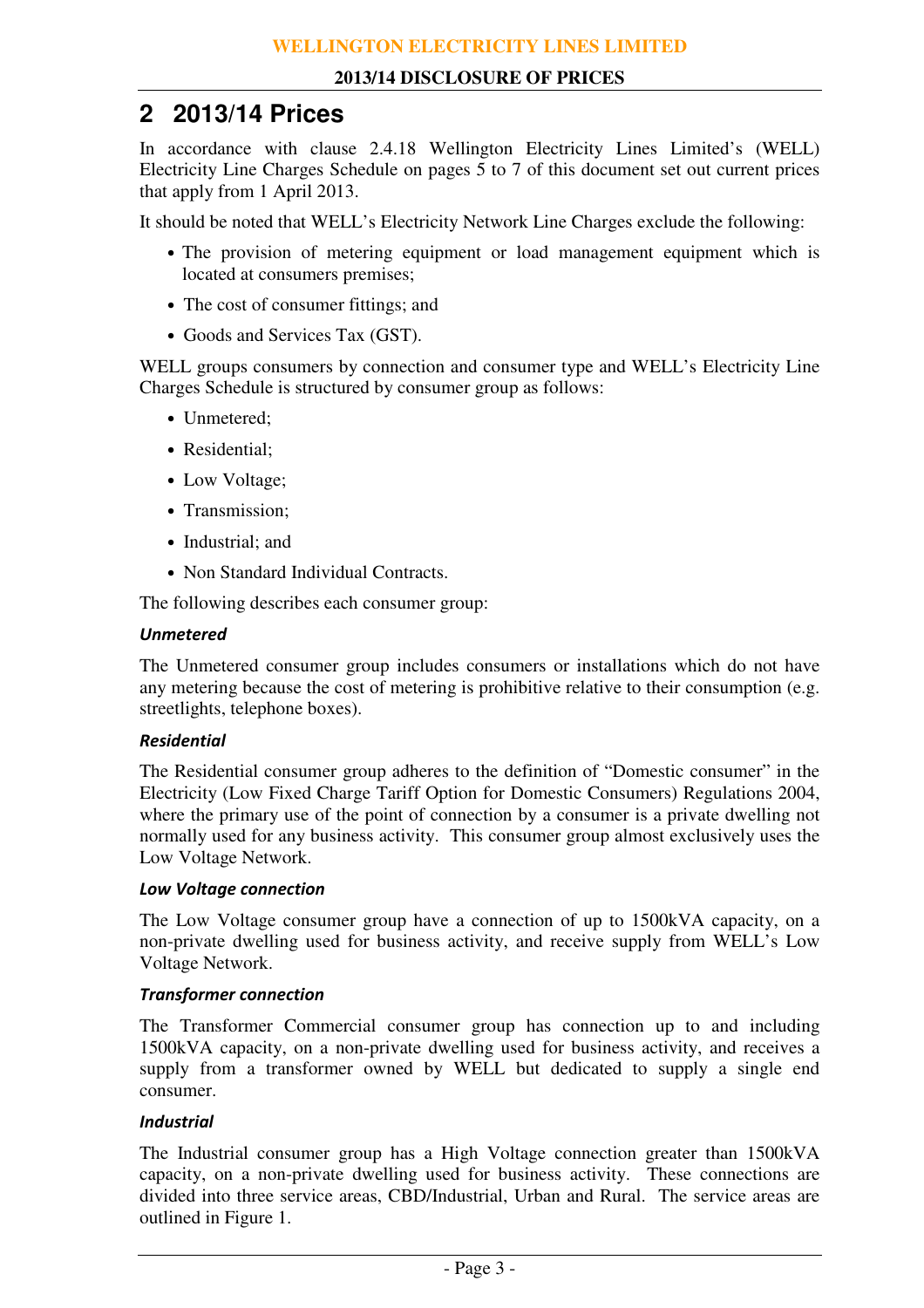#### Non Standard Individual Contracts

The Non Standard Individual Contracts consumer group is made up of consumers who may have unusual connection characteristics. A confidential contractual agreement exists between WELL and the Non Standard Individual consumer which discloses how Electricity Network Line Charges are applied.

# **3 Change in Prices from 2012/13 Disclosure**

In accordance with 2.4.19(1)(b) all 2013/14 prices, except for Non Standard Individual Contracts, have been adjusted from 2012/13 prices for increases in:

- Transmission Charge<sup>1</sup>;
- Pass Through  $\text{Costs}^2$ ;

 $\overline{a}$ 

- The Consumer Price Index  $(CPI)^3$ ; and
- The Starting Price Adjustment  $(SPA)^4$ .

Table 1 indicates the proportional impact on the prices for 2013/14.

| <b>Change in Prices</b>    |       |  |  |  |  |  |  |
|----------------------------|-------|--|--|--|--|--|--|
| <b>Methodology Inputs</b>  | ℅     |  |  |  |  |  |  |
| <b>Transmission Charge</b> | 1.20% |  |  |  |  |  |  |
| <b>Pass Through costs</b>  | 0.02% |  |  |  |  |  |  |
| <b>CPI</b>                 | 0.81% |  |  |  |  |  |  |
| <b>SPA Impact</b>          | 1.87% |  |  |  |  |  |  |
| <b>Total</b>               | 3.90% |  |  |  |  |  |  |

Table 1 – Change in Prices

For Non Standard Individual Contracts, WELL increased the Distribution Charge price component from 2012/13 price by CPI. Total line charges are the sum of the Distribution and Transmission charges. Transmission Charges are applied in accordance with WELL's *Transmission pass through methodology* document which is available on WELL's website at: http://www.welectricity.co.nz/disclosures - pricing information.

# **4 Public Disclosure of 2013/14 Prices**

In accordance with clause 2.4.19(2)(b) a summary of the 2013/14 tariffs were advertised in the Dominion Post hardcopy on 2 March 2013 and the Dominion Post online edition on 4 March 2013.

In accordance with clause 2.4.20 WELL notified consumers on Non Standard Individual Contracts of the price change in writing on 31 January 2013.

<sup>&</sup>lt;sup>1</sup> As defined in clause 1..4.1 of the Electricity Distribution Information Disclosure Determination 2012

<sup>&</sup>lt;sup>2</sup> As defined in clause 3.1.2 of the Electricity Distribution Services Input Methodologies Determination 2012

<sup>&</sup>lt;sup>3</sup> As defined in clause 1.1.4 of the Electricity Distribution Services Input Methodologies Determination 2012

<sup>4</sup> Determined in accordance with the Electricity Distribution Services Default Price-Quality Path Determination 2012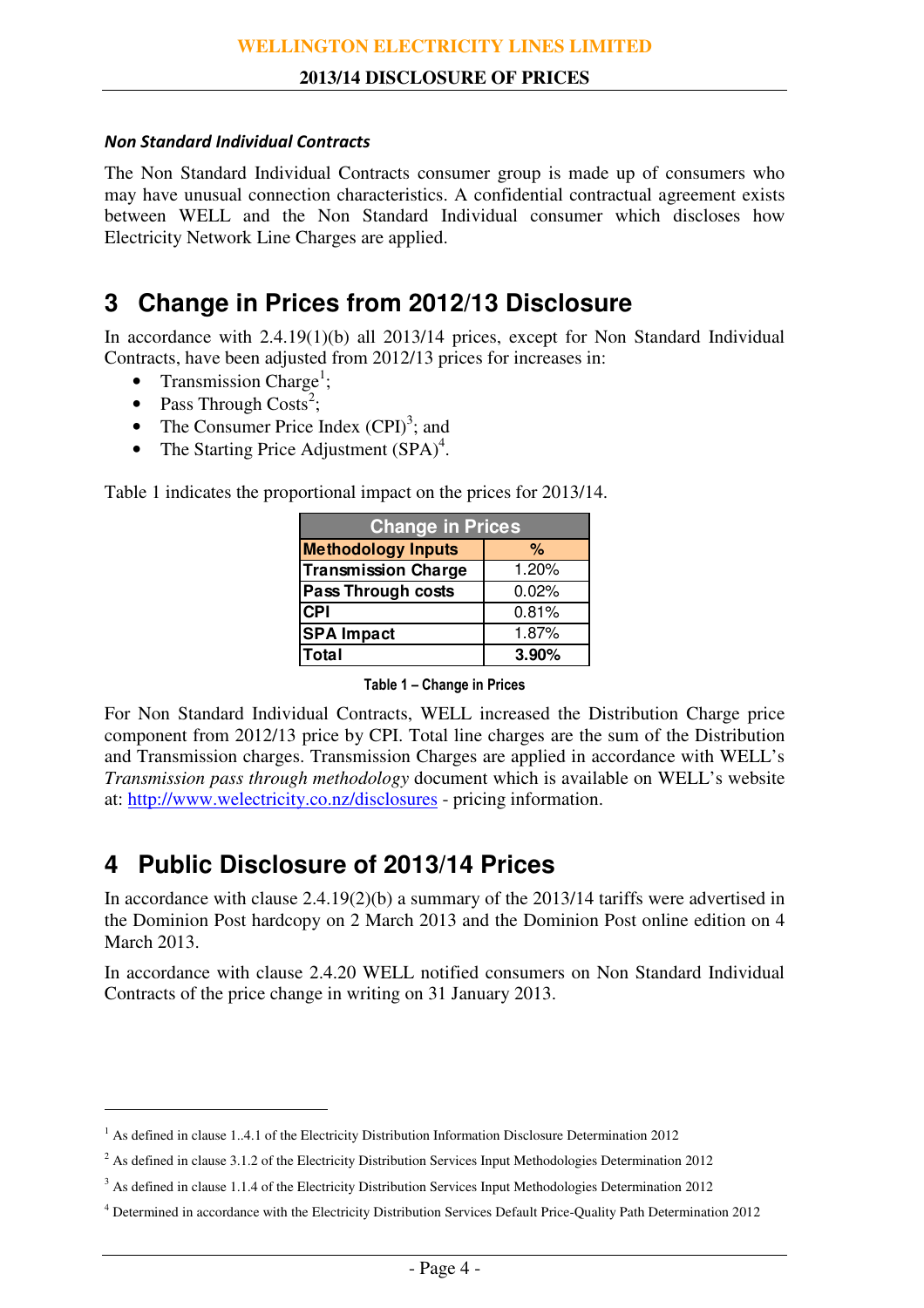## **2013/14 DISCLOSURE OF PRICES**

# **WELL's Electricity Line Charges Schedule**

# **1 April 2013 to 31 March 2014**

|                        | <b>Description</b>                                                                                                         | <b>Units</b>                 | <b>Number of</b><br><b>Consumers as a</b><br>31 January 2013 | 2013/14 Discolsure Year            |                                           |                                            | 2012/13 Discolsure Year            |                                           |                                            |  |
|------------------------|----------------------------------------------------------------------------------------------------------------------------|------------------------------|--------------------------------------------------------------|------------------------------------|-------------------------------------------|--------------------------------------------|------------------------------------|-------------------------------------------|--------------------------------------------|--|
| Code                   |                                                                                                                            |                              |                                                              | <b>Distribution Line</b><br>Charge | <b>Transmission</b><br><b>Line Charge</b> | <b>Total Network</b><br><b>Line Charge</b> | <b>Distribution Line</b><br>Charge | <b>Transmission</b><br><b>Line Charge</b> | <b>Total Network</b><br><b>Line Charge</b> |  |
| <b>Unmetered</b>       |                                                                                                                            |                              |                                                              |                                    |                                           |                                            |                                    |                                           |                                            |  |
| G001-FIXD              | Non street lighting, <1kVA, fixed charge                                                                                   | \$/day/fitting               |                                                              | 0.0241                             | 0.0130                                    | 0.0371                                     | 0.0231                             | 0.0126                                    | 0.0357                                     |  |
| G001-24UC              | Non street lighting, <1kVA, variable charge                                                                                | \$/kWh                       | 336                                                          | 0.0932                             | 0.0503                                    | 0.1435                                     | 0.0894                             | 0.0485                                    | 0.1379                                     |  |
| G002-FIXD              | Street lighting, <1kVA, fixed charge                                                                                       | \$/day/fitting               | 99                                                           | 0.0241                             | 0.0130                                    | 0.037                                      | 0.0231                             | 0.0126                                    | 0.0357                                     |  |
| G002-24UC              | Street lighting, <1kVA, variable charge                                                                                    | \$/kWh                       |                                                              | 0.0932                             | 0.0503                                    | 0.1435                                     | 0.0894                             | 0.0485                                    | 0.1379                                     |  |
| <b>Domestic</b>        |                                                                                                                            |                              |                                                              |                                    |                                           |                                            |                                    |                                           |                                            |  |
| G100-FIXD              | Single meter without control (low user), fixed charge                                                                      | $\frac{4}{3}$ /day           |                                                              | 0.0975                             | 0.0525                                    | 0.1500                                     | 0.0972                             | 0.0528                                    | 0.1500                                     |  |
| G100-24UC              | Single meter without control (low user), uncontrolled charge                                                               | \$/kWh                       | 25,255                                                       | 0.0678                             | 0.0365                                    | 0.1043                                     | 0.0650                             | 0.0353                                    | 0.1003                                     |  |
| G100-NITE              | Single meter without control (low user), night charge                                                                      | \$/kWh                       |                                                              | 0.0115                             | 0.0062                                    | 0.0177                                     | 0.0110                             | 0.0060                                    | 0.0170                                     |  |
| G101-FIXD              | Dual meter with control (low user), fixed charge                                                                           | $\frac{1}{2}$ day            |                                                              | 0.0975                             | 0.0525                                    | 0.1500                                     | 0.0972                             | 0.0528                                    | 0.1500                                     |  |
| G101-24UC              | Dual meter with control (low user), uncontrolled charge                                                                    | \$/kWh                       | 8,938                                                        | 0.0678                             | 0.0365                                    | 0.1043                                     | 0.0650                             | 0.0353                                    | 0.1003                                     |  |
| G101-CTRL              | Dual meter with control (low user), controlled charge                                                                      | \$/kWh                       |                                                              | 0.0318                             | 0.0171                                    | 0.0489                                     | 0.0305                             | 0.0165                                    | 0.0470                                     |  |
| G101-NITE              | Dual meter with control (low user), night charge                                                                           | \$/kWh                       |                                                              | 0.0115                             | 0.0062                                    | 0.0177                                     | 0.0110                             | 0.0060                                    | 0.0170                                     |  |
| G102-FIXD              | Single meter with control (low user), fixed charge                                                                         | $\sqrt{$4av}$                |                                                              | 0.0975                             | 0.0525                                    | 0.1500                                     | 0.0972                             | 0.0528                                    | 0.1500                                     |  |
| G102-AICO              | Single meter with control (low user), all inclusive charge                                                                 | \$/kWh                       | 112,630                                                      | 0.0532                             | 0.0287                                    | 0.0819                                     | 0.0510                             | 0.0277                                    | 0.0787                                     |  |
| G102-NITE              | Single meter with control (low user), night charge                                                                         | \$/kWh                       |                                                              | 0.0115                             | 0.0062                                    | 0.0177                                     | 0.0110                             | 0.0060                                    | 0.0170                                     |  |
| G103-FIXD              | 3 phase residential (low user), fixed charge                                                                               | $\frac{d}{dx}$               | 640                                                          | 0.0975                             | 0.0525                                    | 0.1500                                     | 0.0972                             | 0.0528                                    | 0.1500                                     |  |
| G103-24UC              | 3 phase residential (low user), variable charge                                                                            | \$/kWh                       |                                                              | 0.0685                             | 0.0369                                    | 0.1054                                     | 0.0656                             | 0.0357                                    | 0.1013                                     |  |
| G104-FIXD              | Single meter without control (standard user), fixed charge                                                                 | \$/day                       |                                                              | 0.0975                             | 0.0525                                    | 0.1500                                     | 0.0972                             | 0.0528                                    | 0.1500                                     |  |
| G104-24UC              | Single meter without control (standard user), uncontrolled charge                                                          | \$/kWh                       |                                                              | 0.0678                             | 0.0365                                    | 0.1043                                     | 0.0650                             | 0.0353                                    | 0.1003                                     |  |
| G104-NITE              | Single meter without control (standard user), night charge                                                                 | \$/kWh                       |                                                              | 0.0115                             | 0.0062                                    | 0.0177                                     | 0.0110                             | 0.0060                                    | 0.0170                                     |  |
| G105-FIXD              | Dual meter with control (standard user), fixed charge                                                                      | $\frac{d}{dx}$               |                                                              | 0.0975                             | 0.0525                                    | 0.1500                                     | 0.0972                             | 0.0528                                    | 0.1500                                     |  |
| G105-24UC              | Dual meter with control (standard user), uncontrolled charge                                                               | \$/kWh                       |                                                              | 0.0678                             | 0.0365                                    | 0.1043                                     | 0.0650                             | 0.0353                                    | 0.1003                                     |  |
| G105-CTRL              | Dual meter with control (standard user), controlled charge                                                                 | \$/kWh                       |                                                              | 0.0318                             | 0.0171                                    | 0.0489                                     | 0.0305                             | 0.0165                                    | 0.0470                                     |  |
| G105-NITE              | Dual meter with control (standard user), night charge                                                                      | \$/kWh                       |                                                              | 0.0115                             | 0.0062                                    | 0.0177                                     | 0.0110                             | 0.0060                                    | 0.0170                                     |  |
| G106-FIXD<br>G106-AICO | Single meter with control (standard user), fixed charge                                                                    | $\frac{1}{2}$ /day<br>\$/kWh |                                                              | 0.0975<br>0.0532                   | 0.0525<br>0.0287                          | 0.1500<br>0.0819                           | 0.0972<br>0.0510                   | 0.0528<br>0.0277                          | 0.1500<br>0.0787                           |  |
| G106-NITE              | Single meter with control (standard user), all inclusive charge<br>Single meter with control (standard user), night charge | \$/kWh                       |                                                              | 0.0115                             | 0.0062                                    | 0.0177                                     | 0.0110                             | 0.0060                                    | 0.0170                                     |  |
| G107-FIXD              |                                                                                                                            |                              |                                                              | 0.0975                             | 0.0525                                    | 0.1500                                     | 0.0972                             | 0.0528                                    | 0.1500                                     |  |
| G107-24UC              | 3 phase residential (standard user), fixed charge<br>3 phase residential (standard user), variable charge                  | \$/day<br>\$/kWh             |                                                              | 0.0685                             | 0.0369                                    | 0.1054                                     | 0.0656                             | 0.0357                                    | 0.1013                                     |  |
| G108-FIXD              | Dual meter with control (low user), fixed charge (Electric Vehicle)                                                        | $$$ /dav                     |                                                              | 0.0975                             | 0.0525                                    | 0.1500                                     | 0.0972                             | 0.0528                                    | 0.1500                                     |  |
| G108-24UC              | Dual meter with control (low user), uncontrolled charge (Electric Vehicle)                                                 | \$/kWh                       |                                                              | 0.0678                             | 0.0365                                    | 0.1043                                     | 0.0650                             | 0.0353                                    | 0.1003                                     |  |
| G108-CTRL              | Dual meter with control (low user), controlled charge (Electric Vehicle)                                                   | \$/kWh                       |                                                              | 0.0318                             | 0.0171                                    | 0.0489                                     | 0.0305                             | 0.0165                                    | 0.0470                                     |  |
| G108-NITE              | Dual meter with control (low user), night charge (Electric Vehicle)                                                        | \$/kWh                       |                                                              | 0.0115                             | 0.0062                                    | 0.0177                                     | 0.0110                             | 0.0060                                    | 0.0170                                     |  |
| G109-FIXD              | Dual meter with control (standard user), fixed charge (Electric Vehicle)                                                   | $\frac{d}{dx}$               |                                                              | 0.0975                             | 0.0525                                    | 0.1500                                     | 0.0972                             | 0.0528                                    | 0.1500                                     |  |
| G109-24UC              | Dual meter with control (standard user), uncontrolled charge (Electric Vehicle)                                            | \$/kWh                       |                                                              | 0.0678                             | 0.0365                                    | 0.1043                                     | 0.0650                             | 0.0353                                    | 0.1003                                     |  |
| G109-CTRL              | Dual meter with control (standard user), controlled charge (Electric Vehicle)                                              | \$/kWh                       |                                                              | 0.0318                             | 0.0171                                    | 0.0489                                     | 0.0305                             | 0.0165                                    | 0.0470                                     |  |
| G109-NITE              | Dual meter with control (standard user), night charge (Electric Vehicle)                                                   | \$/kWh                       |                                                              | 0.01150                            | 0.00620                                   | 0.01770                                    | 0.01102                            | 0.00598                                   | 0.01700                                    |  |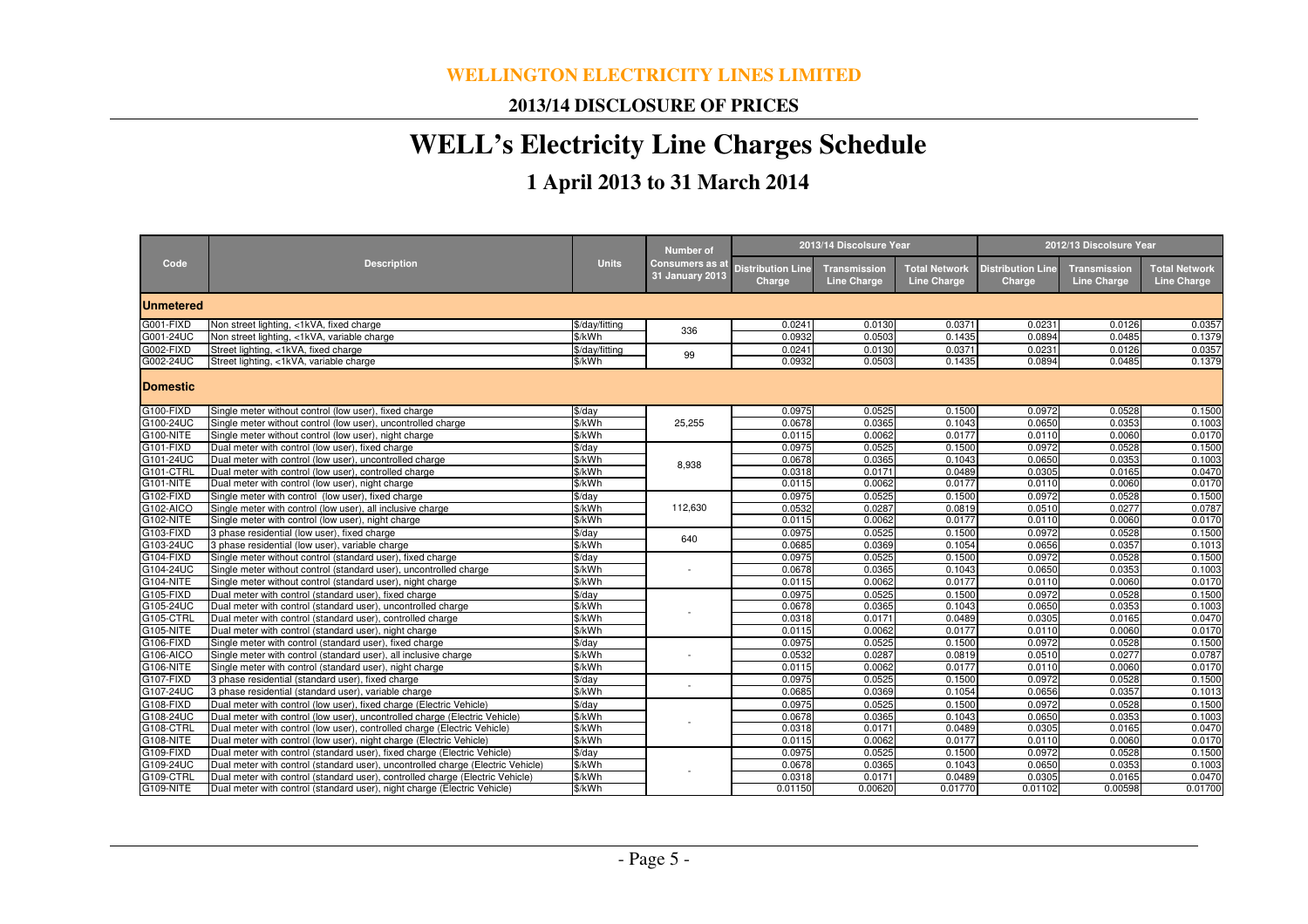## **2013/14 DISCLOSURE OF PRICES**

## **WELL's Electricity Line Charges Schedule cont..**

|                               | <b>Description</b>                                                                                                         | <b>Units</b>                 | <b>Number of</b><br>Consumers as at<br>31 January 2013 | 2013/14 Discolsure Year            |                                           |                                            | 2012/13 Discolsure Year            |                                    |                                            |
|-------------------------------|----------------------------------------------------------------------------------------------------------------------------|------------------------------|--------------------------------------------------------|------------------------------------|-------------------------------------------|--------------------------------------------|------------------------------------|------------------------------------|--------------------------------------------|
| Code                          |                                                                                                                            |                              |                                                        | <b>Distribution Line</b><br>Charge | <b>Transmission</b><br><b>Line Charge</b> | <b>Total Network</b><br><b>Line Charge</b> | <b>Distribution Line</b><br>Charge | <b>Transmission</b><br>Line Charge | <b>Total Network</b><br><b>Line Charge</b> |
| Low voltage connection        |                                                                                                                            |                              |                                                        |                                    |                                           |                                            |                                    |                                    |                                            |
| GV02-FIXD                     | <=15kVA, fixed charge                                                                                                      | \$/day                       | 4.921                                                  | 0.3425                             | 0.1847                                    | 0.5272                                     | 0.3284                             | 0.1783                             | 0.5067                                     |
| GV02-24UC                     | <=15kVA, variable charge                                                                                                   | \$/kWh                       |                                                        | 0.0393                             | 0.0212                                    | 0.0605                                     | 0.0377                             | 0.0205                             | 0.0582                                     |
| GV07-FIXD                     | >15kVA and <=69kVA, fixed charge                                                                                           | \$/day                       | 10.709                                                 | 0.8473                             | 0.4567                                    | 1.3040                                     | 0.8123                             | 0.4411                             | 1.2534                                     |
| <b>GV07-24UC</b>              | >15kVA and <=69kVA, variable charge                                                                                        | \$/kWh                       |                                                        | 0.0274                             | 0.0147                                    | 0.0421                                     | 0.0262                             | 0.0143                             | 0.0405                                     |
| GV14-FIXD                     | >69kVA and <=138kVA, fixed charge                                                                                          | \$/day                       | 387                                                    | 4.8007                             | 2.588                                     | 7.3888                                     | 4.6025                             | 2.4996                             | 7.1021                                     |
| GV14-24UC                     | >69kVA and <=138kVA, variable charge                                                                                       | \$/kWh                       |                                                        | 0.0323                             | 0.0174                                    | 0.0497                                     | 0.0310                             | 0.0168                             | 0.0478                                     |
| GV30-FIXD                     | >138kVA and <= 300kVA, fixed charge                                                                                        | $\sqrt{day}$                 | 264                                                    | 6.8386                             | 3.686                                     | 10.5253                                    | 6.5562                             | 3.5607                             | 10.1169                                    |
| GV30-24UC                     | >138kVA and <= 300kVA, variable charge                                                                                     | \$/kWh                       |                                                        | 0.0134                             | 0.0072                                    | 0.0206                                     | 0.0128                             | 0.0070                             | 0.0198                                     |
| GV99-FIXD                     | >300kVA, TOU, fixed charge                                                                                                 | \$/day                       |                                                        | 17.2441                            | 9.2963                                    | 26.5404                                    | 16.5320                            | 8.9785                             | 25.5105                                    |
| <b>GV99-24UC</b>              | >300kVA, TOU, variable charge                                                                                              | \$/kWh                       | 298                                                    | 0.0060                             | 0.0032                                    | 0.0092                                     | 0.0057                             | 0.0031                             | 0.0088                                     |
| GV99-DAMD                     | >300kVA, TOU, demand charge                                                                                                | \$/kVA/month                 |                                                        | 5.3092                             | 2.8622                                    | 8.1714                                     | 5.0900                             | 2.7643                             | 7.8543                                     |
|                               | <b>Transformer connection</b>                                                                                              |                              |                                                        |                                    |                                           |                                            |                                    |                                    |                                            |
| GX02-FIXD                     | <=15kVA, fixed charge                                                                                                      | $\frac{4}{3}$ /day           |                                                        | 0.3115                             | 0.1680                                    | 0.4795                                     | 0.2987                             | 0.1622                             | 0.4609                                     |
| GX02-24UC                     | <=15kVA, variable charge                                                                                                   | \$/kWh                       |                                                        | 0.0358                             | 0.0193                                    | 0.0551                                     | 0.0343                             | 0.0187                             | 0.0530                                     |
| GX07-FIXD                     | >15kVA and <=69kVA, fixed charge                                                                                           | \$/day                       | 6                                                      | 0.7703                             | 0.4152                                    | 1.1855                                     | 0.7384                             | 0.4011                             | 1.1395                                     |
| GX07-24UC                     | >15kVA and <=69kVA, variable charge                                                                                        | \$/kWh                       |                                                        | 0.0249                             | 0.0134                                    | 0.0383                                     | 0.0238                             | 0.0130                             | 0.0368                                     |
| GX14-FIXD                     | >69kVA and <=138kVA, fixed charge                                                                                          | \$/day                       | 16                                                     | 4.3642                             | 2.3528                                    | 6.7170                                     | 4.1840                             | 2.2724                             | 6.4564                                     |
| <b>GX14-24UC</b>              | >69kVA and <=138kVA, variable charge                                                                                       | \$/kWh                       |                                                        | 0.0294                             | 0.0159                                    | 0.0453                                     | 0.0282                             | 0.0153                             | 0.0435                                     |
| GX30-FIXD                     | >138kVA and <= 300kVA, fixed charge                                                                                        | $\sqrt{2}$                   | 84                                                     | 6.2169                             | 3.3515                                    | 9.5684                                     | 5.9602                             | 3.2369                             | 9.1971                                     |
| GX30-24UC                     | >138kVA and <= 300kVA, variable charge                                                                                     | \$/kWh                       |                                                        | 0.0121                             | 0.0066                                    | 0.0187                                     | 0.0117                             | 0.0063                             | 0.0180                                     |
| GX99-FIXD                     | >300kVA, TOU, fixed charge                                                                                                 | \$/day                       |                                                        | 13.4137                            | 7.2313                                    | 20.6450                                    | 12.8598                            | 6.9841                             | 19.8439                                    |
| GX99-24UC                     | >300kVA, TOU, variable charge                                                                                              | \$/kWh                       | 227                                                    | 0.0047                             | 0.0026                                    | 0.0073                                     | 0.0045                             | 0.0025                             | 0.0070                                     |
| GX99-CAPY                     | >300kVA, TOU, capacity charge                                                                                              | \$/kVA/day                   |                                                        | 0.0112                             | 0.006                                     | 0.0173                                     | 0.0108                             | 0.0058                             | 0.0166                                     |
| GX99-DAMD                     | >300kVA, TOU, demand charge                                                                                                | \$/kVA/month                 |                                                        | 4.3517                             | 2.3460                                    | 6.6977                                     | 4.1720                             | 2.2658                             | 6.4378                                     |
| <b>Industrial</b>             |                                                                                                                            |                              |                                                        |                                    |                                           |                                            |                                    |                                    |                                            |
| GC60-FIXD                     | >1500kVA connection, in CBD/Industrial service area, fixed charge                                                          | \$/day                       |                                                        | 0.0298                             | 0.0161                                    | 0.0459                                     | 0.0286                             | 0.0155                             | 0.0441                                     |
| GC60-24UC                     | >1500kVA connection, in CBD/Industrial service area, variable charge                                                       | \$/kWh                       | 18                                                     | 0.0009                             | 0.0005                                    | 0.0014                                     | 0.0008                             | 0.0005                             | 0.0013                                     |
| GC60-CAPY                     | >1500kVA connection, in CBD/Industrial service area, capacity charge                                                       | \$/kVA/day                   |                                                        | 0.0193                             | 0.0104                                    | 0.0297                                     | 0.0185                             | 0.0100                             | 0.0285                                     |
| GC60-DOPC<br>GC60-PWRF        | >1500kVA connection, in CBD/Industrial service area, on-peak demand charge                                                 | \$/kW/month<br>\$/kVAr/month |                                                        | 7.7002<br>5.6964                   | 4.1511<br>3.0709                          | 11.8513<br>8.7673                          | 7.3822<br>5.4612                   | 4.0092<br>2.9659                   | 11.3914<br>8.4271                          |
|                               | >1500kVA connection, in CBD/Industrial service area, power factor charge                                                   |                              |                                                        |                                    |                                           |                                            |                                    |                                    |                                            |
| GU60-FIXD<br><b>GU60-24UC</b> | >1500kVA connection, in urban service area, fixed charge                                                                   | \$/day<br>\$/kWh             | 16                                                     | 0.0298<br>0.0009                   | 0.016<br>0.0005                           | 0.0459<br>0.0014                           | 0.0286<br>0.0008                   | 0.0155<br>0.0005                   | 0.0441<br>0.0013                           |
| GU60-CAPY                     | >1500kVA connection, in urban service area, variable charge<br>>1500kVA connection, in urban service area, capacity charge | \$/kVA/day                   |                                                        | 0.0193                             | 0.0104                                    | 0.0297                                     | 0.0185                             | 0.0100                             | 0.0285                                     |
| GU60-DOPC                     | >1500kVA connection, in urban service area, on-peak demand charge                                                          | \$/kW/month                  |                                                        | 8.0176                             | 4.3223                                    | 12.3399                                    | 7.6865                             | 4.1746                             | 11.8611                                    |
| GU60-PWRF                     | >1500kVA connection, in urban service area, power factor charge                                                            | \$/kVAr/month                |                                                        | 5.6964                             | 3.0709                                    | 8.7673                                     | 5.4612                             | 2.9659                             | 8.4271                                     |
| GR60-FIXD                     | >1500kVA connection, in rural service area, fixed charge                                                                   | \$/day                       |                                                        | 0.0298                             | 0.0161                                    | 0.0459                                     | 0.0286                             | 0.0155                             | 0.0441                                     |
| GR60-24UC                     | >1500kVA connection, in rural service area, variable charge                                                                | \$/kWh                       |                                                        | 0.0009                             | 0.0005                                    | 0.0014                                     | 0.0008                             | 0.0005                             | 0.0013                                     |
| GR60-CAPY                     | >1500kVA connection, in rural service area, capacity charge                                                                | \$/kVA/day                   | $\overline{c}$                                         | 0.0193                             | 0.0104                                    | 0.0297                                     | 0.0185                             | 0.0100                             | 0.0285                                     |
| GR60-DOPC                     | >1500kVA connection, in rural service area, on-peak demand charge                                                          | \$/kW/month                  |                                                        | 9.6620                             | 5.2087                                    | 14.8707                                    | 9.2630                             | 5.0307                             | 14.2937                                    |
| GR60-PWRF                     | >1500kVA connection, in rural service area, power factor charge                                                            | \$/kVAr/month                |                                                        | 5.6964                             | 3.0709                                    | 8.7673                                     | 5.4612                             | 2.9659                             | 8.4271                                     |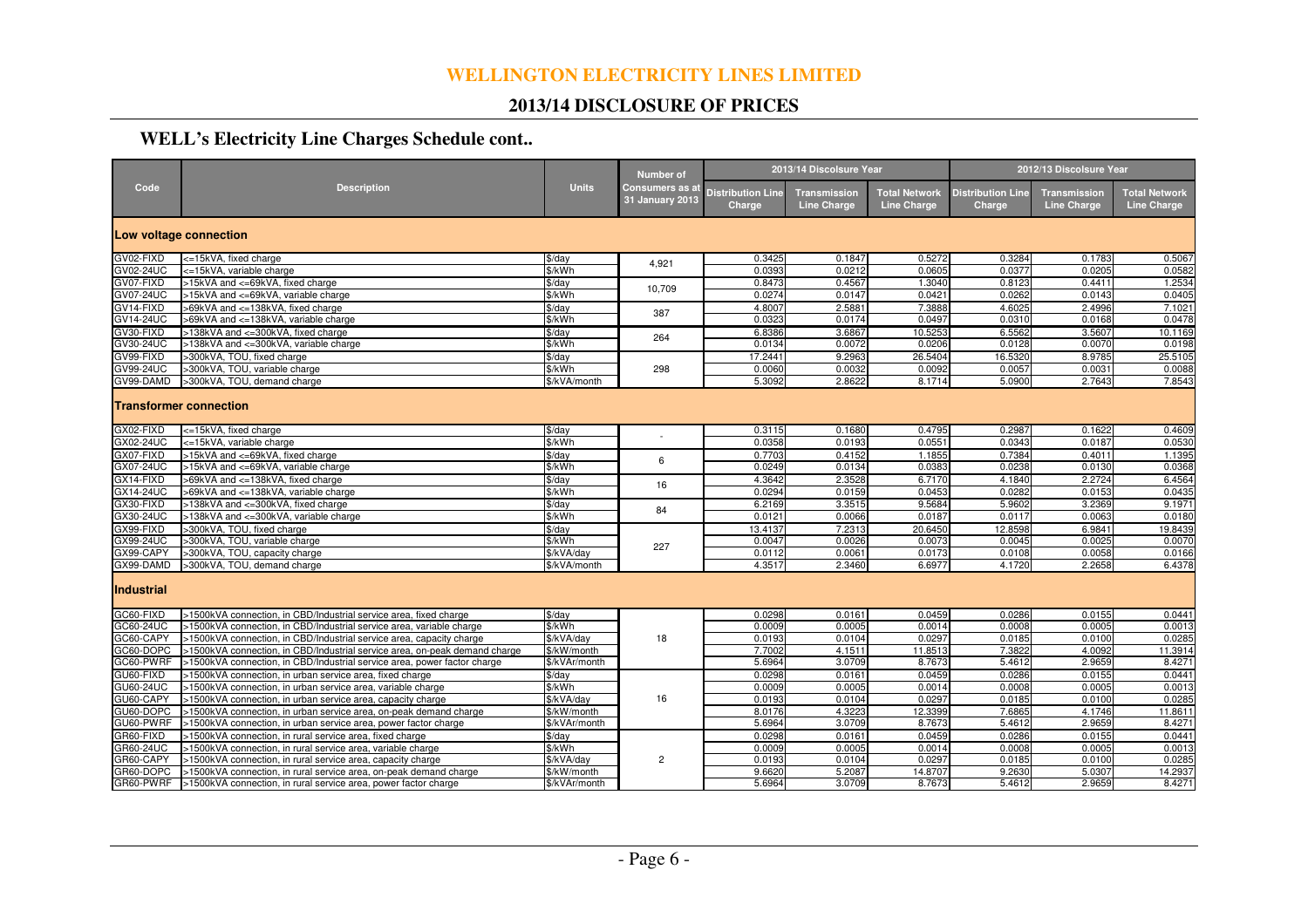## **2013/14 DISCLOSURE OF PRICES**

## **WELL's Electricity Line Charges Schedule cont..**

| Code                  | <b>Description</b>                                  | <b>Units</b> | <b>Number of</b><br>Consumers as a<br>31 January 2013 | 2013/14 Discolsure Year            |                                           |                                     | 2012/13 Discolsure Year            |                                    |                                            |
|-----------------------|-----------------------------------------------------|--------------|-------------------------------------------------------|------------------------------------|-------------------------------------------|-------------------------------------|------------------------------------|------------------------------------|--------------------------------------------|
|                       |                                                     |              |                                                       | <b>Distribution Line</b><br>Charge | <b>Transmission</b><br><b>Line Charge</b> | <b>Total Network</b><br>Line Charge | <b>Distribution Line</b><br>Charge | Transmission<br><b>Line Charge</b> | <b>Total Network</b><br><b>Line Charge</b> |
|                       | Non Standard Individual Contracts                   |              |                                                       |                                    |                                           |                                     |                                    |                                    |                                            |
| Consumer 1            | Supply charge <= nominated demand (1500kVA)         | NZD/pcm      |                                                       | 16.730.47                          | n/a                                       | n/a                                 | 16.518.69                          | n/a                                | n/a                                        |
|                       | Excess demand charge > 1500kVA                      | NZD/kVa/pcm  |                                                       | 14.04                              | n/a                                       | n/a                                 | 13.86                              | n/a                                | n/a                                        |
| Consumer 2            | Supply charge <= nominated demand (2000kVA)         | NZD/pcm      |                                                       | 19,576.92                          | n/a                                       | n/a                                 | 19,329.11                          | n/a                                | n/a                                        |
|                       | Excess demand charge > 2000kVA                      | NZD/kVa/pcm  |                                                       | 89.18                              | n/a                                       | n/a                                 | 88.05                              | n/a                                | n/a                                        |
| Consumer 3            | Supply charge <= nominated demand (1270kVA)         | NZD/pcm      |                                                       | 10.262.61                          | n/a                                       | n/a                                 | 10.132.70                          | n/a                                | n/a                                        |
|                       | Supply charge <= 1370 kVa                           | NZD/pcm      |                                                       | 10,978.49                          | n/a                                       | n/a                                 | 10,839.52                          | n/a                                | n/a                                        |
|                       | Supply charge <= 1470 kVa                           | NZD/pcm      |                                                       | 11,694.38                          | n/a                                       | n/a                                 | 11,546.35                          | n/a                                | n/a                                        |
|                       | Supply charge $\leq$ supply capacity (2000kVA)      | NZD/pcm      |                                                       | 12,410.27                          | n/a                                       | n/a                                 | 12,253.18                          | n/a                                | n/a                                        |
|                       | Excess demand charge > 2000kVA                      | NZD/kVa/pcm  |                                                       | 14.04                              | n/a                                       | n/a                                 | 13.86                              | n/a                                | n/a                                        |
| Consumer 4            | Excess demand charge > 50kVA                        | NZD/kVa/pcm  |                                                       | 14.04                              | n/a                                       | n/a                                 | 13.86                              | n/a                                | n/a                                        |
|                       | Monthly Network charge <= Network capacity of 50kVA | NZD/pcm      |                                                       | 4.022.42                           | n/a                                       | n/a                                 | 3,971.50                           | n/a                                | n/a                                        |
| Consumer 5            | Monthly Network charge                              | NZD/pcm      |                                                       | 425.80                             | n/a                                       | n/a                                 | 420.41                             | n/a                                | n/a                                        |
| Consumer 6            | Dedicated asset charge (Annual)                     | Fixed        |                                                       | 42,971.30                          | n/a                                       | n/a                                 | 42,427.36                          | n/a                                | n/a                                        |
| Consumer 7            | Annual Network Charge                               | Fixed        |                                                       | 103.260.37                         | n/a                                       | n/a                                 | 101.953.28                         | n/a                                | n/a                                        |
| Site 1                | Excess Demand Charge > 1,000kVA                     | NZD/kVa/pcm  |                                                       | 103.27                             | n/a                                       | n/a                                 | 101.96                             | n/a                                | n/a                                        |
| Consumer 7            | Annual Network Charge                               | Fixed        |                                                       | 101,720.82                         | n/a                                       | n/a                                 | 100,433.21                         | n/a                                | n/a                                        |
| Site 2                | Excess Demand Charge > 1,000kVA                     | NZD/kVa/pcm  |                                                       | 101.73                             | n/a                                       | n/a                                 | 100.44                             | n/a                                | n/a                                        |
| Consumer 7            | Annual Network Charge                               | Fixed        |                                                       | 102,199.42                         | n/a                                       | n/a                                 | 100,905.76                         | n/a                                | n/a                                        |
| Site 3                | Excess Demand Charge > 1,000kVA                     | NZD/kVa/pcm  |                                                       | 102.20                             | n/a                                       | n/a                                 | 100.91                             | n/a                                | n/a                                        |
| Consumer 7            | <b>Annual Network Charge</b>                        | Fixed        |                                                       | 313,712.71                         | n/a                                       | n/a                                 | 309,741.66                         | n/a                                | n/a                                        |
| Site 4                | Excess Demand Charge > 2,000kVA                     | NZD/kVa/pcm  |                                                       | 156.86                             | n/a                                       | n/a                                 | 154.87                             | n/a                                | n/a                                        |
| Consumer 7            | Annual Network Charge                               | Fixed        |                                                       | 119,866.13                         | n/a                                       | n/a                                 | 118.348.84                         | n/a                                | n/a                                        |
| Site 5                | Excess Demand Charge > 1,000kVA                     | NZD/kVa/pcm  |                                                       | 119.87                             | n/a                                       | n/a                                 | 118.35                             | n/a                                | n/a                                        |
| Consumer <sub>7</sub> | Annual Network Charge                               | Fixed        |                                                       | 116.114.98                         | n/a                                       | n/a                                 | 114,645.17                         | n/a                                | n/a                                        |
| Site 6                | Excess Demand Charge > 1,000kVA                     | NZD/kVa/pcm  |                                                       | 116.12                             | n/a                                       | n/a                                 | 114.65                             | n/a                                | n/a                                        |
| Consumer 8            | Excess demand charge > 100kVA                       | NZD/kVa/pcm  |                                                       | 14.04                              | n/a                                       | n/a                                 | 13.86                              | n/a                                | n/a                                        |
|                       | Monthly Network charge <= Network capacity of 50kVA | NZD/pcm      |                                                       | 1,374.00                           | n/a                                       | n/a                                 | 1,356.61                           | n/a                                | n/a                                        |
| Consumer 9            | Monthly Network charge                              | NZD/pcm      | $\mathbf{1}$                                          | 502.49                             | n/a                                       | n/a                                 | 496.13                             | n/a                                | n/a                                        |
| Consumer 10           | Supply charge <= nominated demand (700kVA)          | NZD/pcm      |                                                       | 12,432.97                          | n/a                                       | n/a                                 | 12,275.59                          | n/a                                | n/a                                        |
|                       | Excess demand charge > 700kVA                       | NZD/kVa/pcm  |                                                       | 202.51                             | n/a                                       | n/a                                 | 199.95                             | n/a                                | n/a                                        |